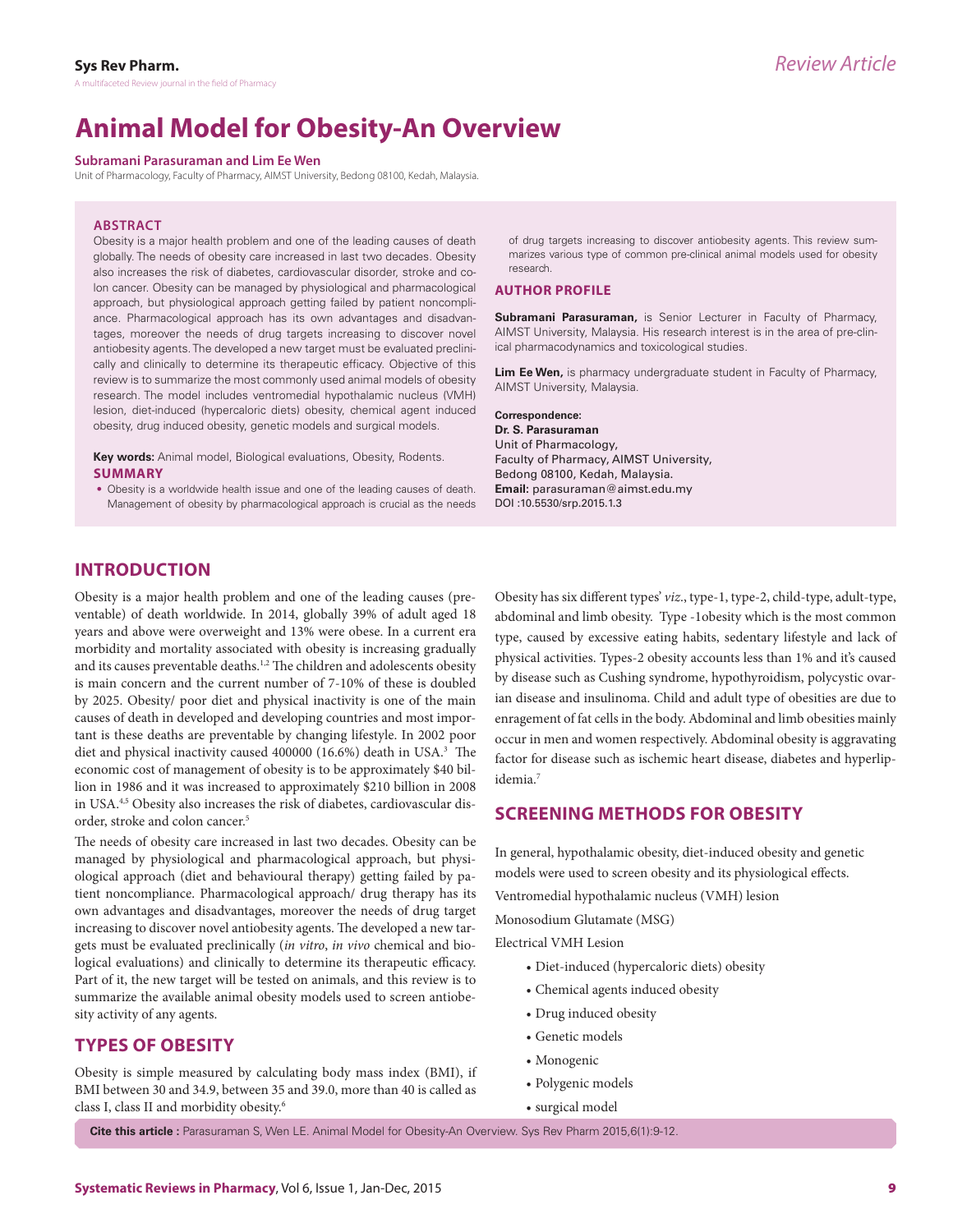#### Ventromedial hypothalamic nucleus (VMH) lesion

VMH can be achieved by bilateral destruction of the hypothalamic nuclei using monosodium glutamate (MSG) and electrical current.<sup>8</sup> Subcutaneous injection of MSG to newborn mice/ rat at the dose of  $2 - 4$  g/ kg/day for alternative days of 10 days of life or 5 consecutive days will cause obesity by exhibiting vagal hyperactivity and sympatho-adrenal hypoactivity which resulting hyperinsulinemia and an increase of white fat.9 MSG can be administered (4-10 doses) subcutaneously or intraperitoneally to the neonatal rats to get obesity. In animals MSG increases the regular food intake and causes metabolic disorder which increases the glucose, triglyceride, insulin and leptin levels.<sup>8</sup>

In electrical VMH model, normal adult rodents are used for the experiments. This model required anaesthesia and surgical skills. The rodents will be anaesthetized and bilateral VMH lesions will be produced by electrical destruction using stereotaxic instrument.<sup>10</sup>

### Diet-induced (hypercaloric diets) obesity

A diet-induced model of obesity is the most commonly used for screening antiobesity activity than other models. Commonly used diet composition to induce obesity was summarized in Table 1. Most of the formula has rich amount of cholesterol/ fat to induce than carbohydrate and protein which helps to increase the body weight of the animal and also increases the lipid levels. Diet induced obesity/hypercholesterolemia/ hypertriglycemia is used to screen antiobesity/antihyperlipidemic activity of any investigational compounds.<sup>11-22</sup>

#### Chemical agents induced obesity

Gold thioglucose and monosodium glutamate are used to induce obesity in rodents. In adult mice, single intraperitoneal injection of gold thioglucose (0.8 mg/gm or 30 – 40 mg/kg) is given and monitored for next two weeks to conform the induction of obesity.23,24 Administration of gold thioglucose to mice through parenteral route produces a necrosis response in the ventromedial portion of the hypothalamus. Neural elements contiguous with capillaries in the ventromedial hypothalamus are affected primarily by gold thioglucose. The glucose moiety present in gold thioglucose is crucial for production of the lesion. The lesion which is produced by necrosis causes hyperphagia and consequent obesity. This indicates the presence of special glucoreceptor cells in the ventromedial hypothalamus that are involved in the regulation of food intake.<sup>25</sup>

In monosodium glutamate induced obesity model, newborn male Wistar rats or male Charles River mice are injected with 2 g/kg monosodium-L-glutamate for five consecutive days and they are weaned at 4 weeks of age. Rats are monitored for next six months its pathological changes.24,26 Monosodium glutamate has shown a number of pathological changes related to the lack of control of the hypothalamo-pituitary axis with a dose-dependent curve including hypoactivity, obesity, hypophagia, delay in puberty, reduction of ovarian weight, and elevation serum levels of corticosteroids. The schedule of administration of monosodium glutamate to newborn rats has shown the destruction of the ventromedial hypothalamic and arcuate nuclei. Damage of the ventromedial hypothalamic leads the rats to develop obesity due to the lack of control between absorption of nutrient and energy expenditure. The mechanism by which the monosodium glutamate leads to hypothalamic injury is not known.<sup>8</sup>

## Drug induced obesity

In pathological condition, the therapeutic agent is used to cure the illness, but few of the therapeutic agent causes obesity as adverse effect. Those substances may be used to induce obesity to the animals and this drug induced models are mostly uncommon except antipsychotics.

Weight gain is a common side effect to many widely used drugs especially antidepressant medications and antipsychotic medications. Body weight gain in many treated patients and has a serious impact on medication compliance, causes some metabolic disease. The mechanisms behind the weight gain are poorly understood. Many of these drugs interfere with central appetite-regulating neurotransmitters and may also produce anticholinergic and sedative effects, ultimately contributing to changes in energy expenditure.

There are some possible mechanism that induce obesity in patient who treated with antidepressant or antipsychotic drugs: decreased serotoninergic and dopaminergic activity, impaired mitochondrial beta-oxidation of fatty acids and other changes in substrate oxidation, reduced sympathetic nervous system activity, decreased energy expenditure, sedation, anticholinergic side effects causing dry mouth and increased intake of caloric beverages and altered activity of hypothalamic leptin and neuropeptide Y. Commonly used therapeutic agents/ drugs to induce obesity were summarized in Table 2.<sup>27,28</sup>

#### Genetic models

Monogenic or once transgenic and polygenic rodent models are available for obesity. One transgenic model led to identify most of current known monogenic forms of obesity in humans. A mutation in single gene of the leptinergic–melanocortinergic pathway, *MC4R*, *LEP*, *LEPR*, *PC1* and *POMC* is an example of monogenic model. In rodents, phenotypically *MC4R* mutation shows hyperinsulinemia, elevated growth rate and increased bone density and which is helpful to create a model mimics human beings. In polygenic model, multiple genes are stimulated simultaneously to get disease models. Diffract coding regions of *MC4R* (mutation at amino acid position 103 and 251), *FTO* and *INSIG2* are used to cause obesity in rodents.29

The transgenic animals such as corticotrophin releasing factor (CRF) overexpressing animals, animals with enhanced GLUT4 glucose transporters, mice with overexpression of melanin concentrating hormone (MCH), beta-3 adrenergic/ serotonin 5-HT-2c/ Neuropeptide-y (NPY) 1/ NPY2 / bombesin 3/ neuronal insulin receptor knockout mice and 11beta-hydroxysteroid dehydrogenase type 1 (11beta HSD-1) overexpression mice are used to screen the antiobesity activity.29

#### Surgical model

Preclinical studies in women population suggest that abrupt hormone deprivation caused by oophorectomy (surgical removal of the ovaries). The reduction of hormone level such as estrogen level leads to obesity and its metabolic sequelae. Oophorectomy model is used to understand modifications in women after the end of their fertile age. The surgical removals of ovaries reduce the initial leptin levels and increase the same after seven weeks. This resistance to leptin may increase the weight gain of the rats.<sup>8</sup> Animal studies have consistently demonstrated a relationship between bilateral oophorectomy and insulin resistance, adiposity, and total and LDL-cholesterol level.30

# **Evaluation of anti-obesity activity**

The main factor of obesity is food consumption and the larger intake of food may influence the weight gain. The assessment of regular food and water intake with changes in body weight, body mass index may give preliminary date. Determination of total body fat such as total cholesterol, HDL cholesterol, LDL cholesterol, and triglycerides level, fatty-acid synthase (FAS), weight of adipose tissue and expression of metabolic enzyme levels can be used to determine the metabolic changes in the body. In addition, evaluation of locomotor activity, beta-3 receptor, and regulating peptide hormones such as leptin may give the supporting data to the anti-obesity activity study.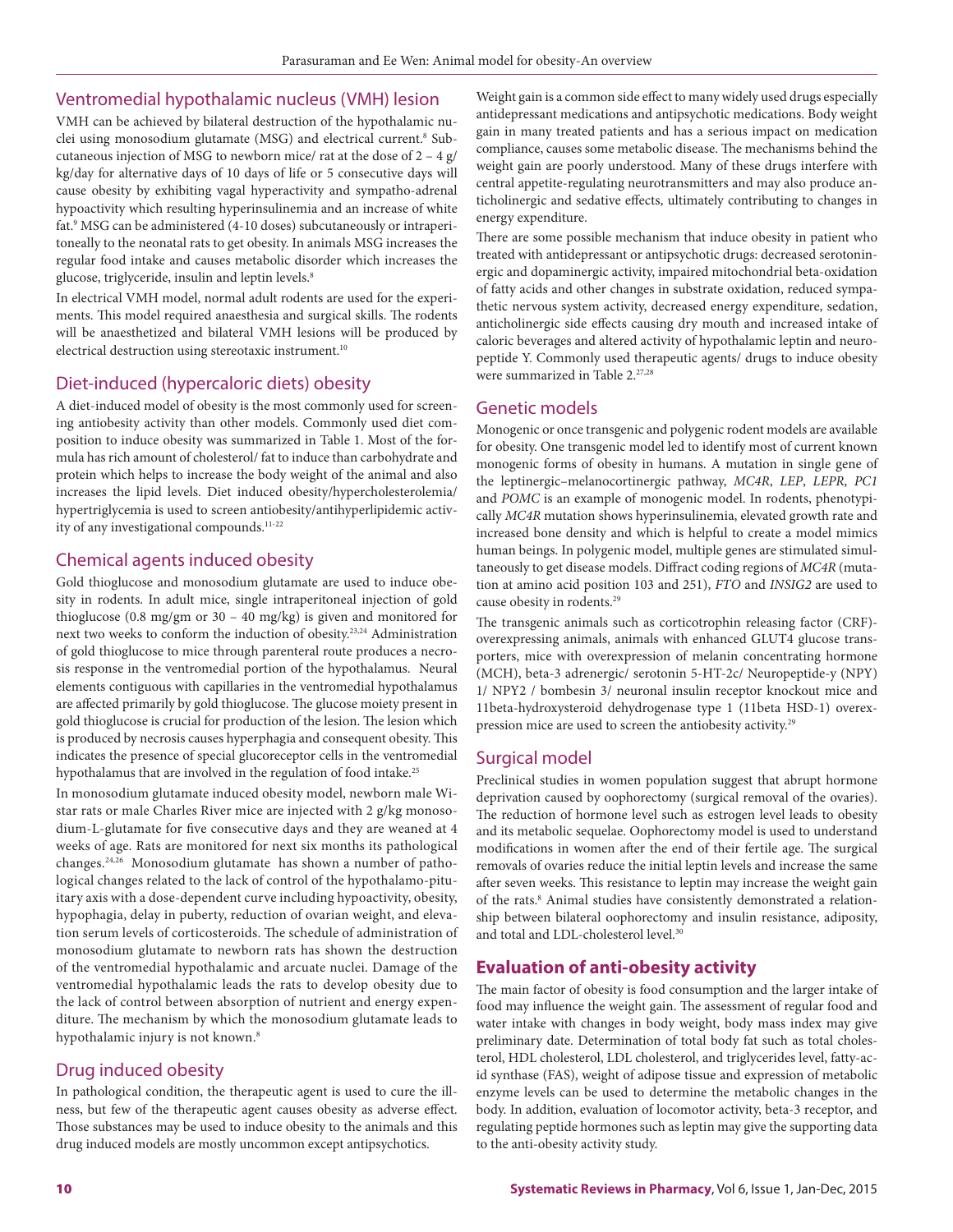| Table 1: Meta-analysis of diet composition used to induce obesity |  |  |
|-------------------------------------------------------------------|--|--|
|-------------------------------------------------------------------|--|--|

| <b>Diet composition</b>                                                                                                                                                                                                                                                                                                                                                                                                                                                                                    | <b>Duration</b>                             | <b>Reference</b>                                                                                             |
|------------------------------------------------------------------------------------------------------------------------------------------------------------------------------------------------------------------------------------------------------------------------------------------------------------------------------------------------------------------------------------------------------------------------------------------------------------------------------------------------------------|---------------------------------------------|--------------------------------------------------------------------------------------------------------------|
| • 32% kcal fat<br>· 51% kcal carbohydrate<br>• 17% kcal protein                                                                                                                                                                                                                                                                                                                                                                                                                                            | 12 weeks                                    | Carroll et al., 2006. <sup>11</sup>                                                                          |
| • Cholesterol (0.2% total cholesterol)<br>• Total fat (21% by weight; 42% kcal from fat)<br>• High in saturated fatty acids (>60% of total fatty acids)                                                                                                                                                                                                                                                                                                                                                    |                                             |                                                                                                              |
| · High sucrose (34% by weight)<br>(Composition of Harlan Teklad TD.88137 is casein [195 g/kg], DL-methionine [3 g/kg],<br>sucrose [341.46 g/kg], corn starch [150.0 g/kg], andydrousmilkfat [210.0 g/kg], cholesterol<br>[1.5 g/kg], cellulose [50 mg/kg], mineral mix [35 g/kg], calcium carbonate [4 g/kg], vitamin<br>mix [10 g/kg] andethoxyquin [0.04 g/kg])                                                                                                                                          | 22 weeks                                    | Puig et al., 2012. <sup>12</sup>                                                                             |
| HFD (45% Kcal from soy bean fat)                                                                                                                                                                                                                                                                                                                                                                                                                                                                           | 28 <sup>th</sup> week                       | Shao et al., 2012. <sup>13</sup>                                                                             |
| $\bullet$ Protein (26.2 gm%)<br>• Carbohydrate 26.3 gm%)<br>· Fat (34.9 gm%).<br>(Composition of Research Diets, Inc., D12492 is casein [200 gm], L-cystine [3 gm],<br>maltodextrin [125 gm], sucrose [68.8 gm], cellulose [50 gm], soybean oil [25 gm], lard<br>[245 gm], mineral mix [10 gm], dicalcium phosphate [13 gm], calcium carbonate [5.5 gm],<br>potassium citrate [16.5 gm], vitamin mix [10 gm], choline bitartrate [2 gm] and, FD&C Blue<br>Dye #1 [0.05 g] and total weight is 773.85 gm].) | 12 weeks/23<br>weeks/ 8 weeks/<br>16 weeks. | Canto et al., 2012;<br>Matsubara et al.,<br>2012; Kim et al., 2012;<br>Singer et al., 2015. <sup>14-17</sup> |
| AIN-93M diet contains 200 g of casein and 70 g of soybean oil/kg diet.<br>(Composition of AIN-93M, Dyets Bethlehem, PA is cornstarch [465.692 g/kg], casein [140<br>g/kg], dextrinizedcornstarch [155 g/kg], sucrose [100 g/kg], soybean oil [40 g/kg], fiber<br>[50 g/kg], mineral mix [35 mg/kg], vitamin mix [10 mg/kg], L-cystine [1.8 mg/kg], choline<br>bitartrate [2.5 g/kg], tert-butylhydroquinone [8 g/kg].)                                                                                     | 10 weeks                                    | Woods et al., 1997;<br>Reeves, 1997. <sup>18,19</sup>                                                        |
| $\bullet$ Protein (24 gm%)<br>•Carbohydrate (41 gm%)<br>$\cdot$ Fat 24 (gm%)<br>Composition of Research Diets, Inc., D12451 is casein [200 gm], L-cystine [3 gm], Corn<br>Starch [72.8gm], maltodextrin [100gm], sucrose [172.8 gm], cellulose [50 gm], soybean<br>oil [25 gm], lard [177.5 gm], mineral mix [10 gm], dicalcium phosphate [13 gm], calcium<br>carbonate [5.5 gm], potassium citrate [16.5 gm], vitamin mix [10 gm], choline bitartrate [2]                                                 | 8/10 weeks                                  | de La Serre et al.,<br>2012.20                                                                               |
| gm] and, FD&C Red Dye #40 [0.05 g] and total weight is 858.15gm]<br>Composition of high fat diet is 23 % whole wheat, 23 % yellow corn, 11 % barley, 17 % milk<br>powder, 1 % bone meal, 1 % calcium chloride, 1 % sodium chloride 11 % coconut oil, 11 %<br>butter and one multivitamin capsule.                                                                                                                                                                                                          | 4-8 weeks                                   | Parasuraman et al.,<br>2010 and 2013. <sup>21,22</sup>                                                       |

|  |  | Table 2: Drug induced obesity |  |
|--|--|-------------------------------|--|

| <b>Class of Drugs</b>                    | <b>Examples</b>                          |
|------------------------------------------|------------------------------------------|
| Antipsychotics (Atypical antipsychotics) | Clozapine, Quetiapine, Olanzapine        |
| Antidepressants                          | Tricyclic antidepressants                |
| Antimanics                               | Lithium                                  |
| Anticonvulsants                          | Valproate, carbamazepine, gabapentin     |
| Antimigraine and antihistaminergic drugs | Cyproheptadine, flunarizine, pizotifen   |
| Antidiabetic agents                      | Sulfonylurea agents, glitazones, insulin |
| Glucocorticoids                          | Prednisone, dexamethasone                |
| Beta-adrenergic receptor blocker         | Propranolol, atenolol,                   |
| Sex hormones                             | Estrogen, megestrol acetate, tamoxifen   |
| Other                                    | Some antineoplastic agents               |